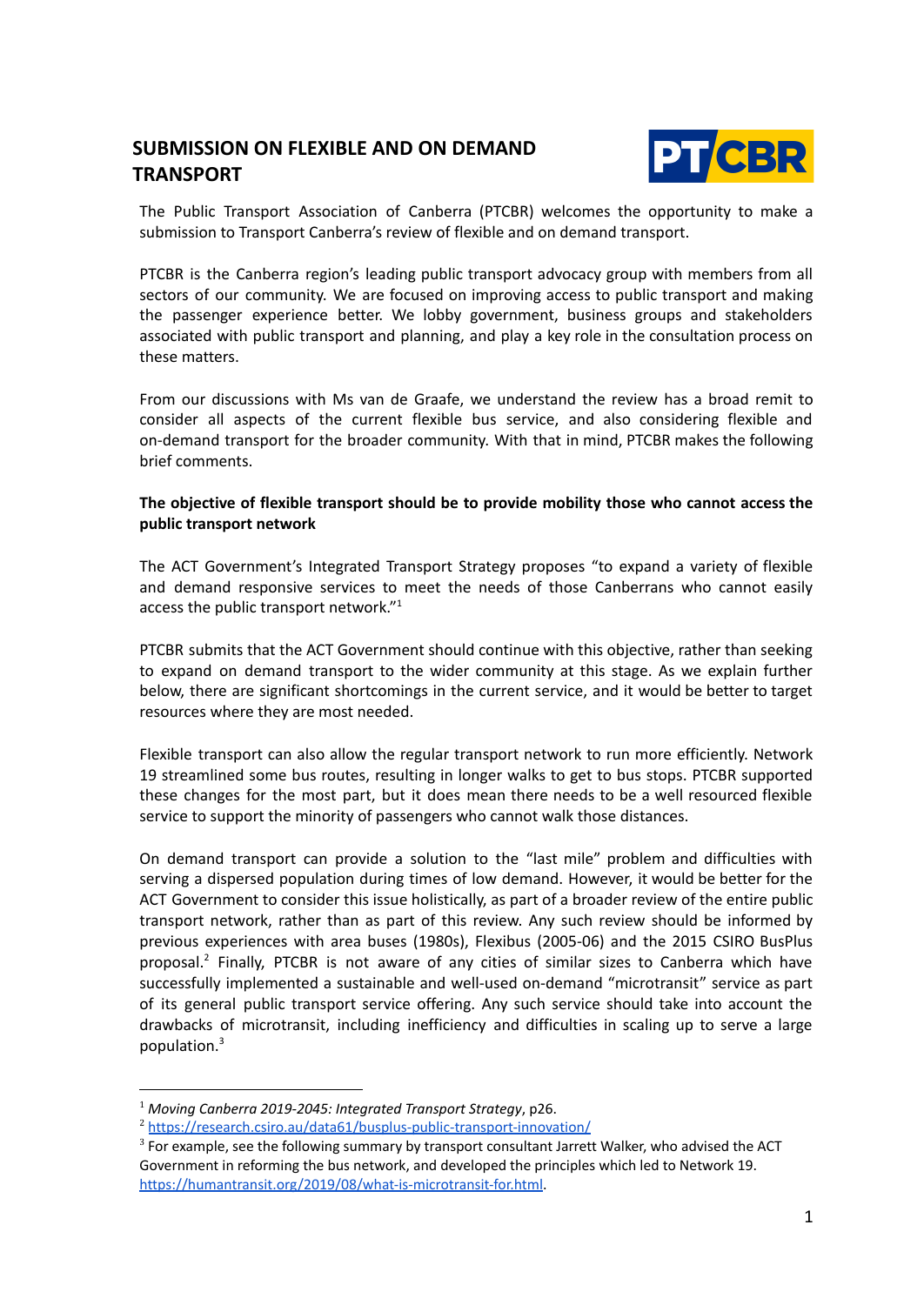### **The current service does not meet this objective**

PTCBR members have reported the following shortcomings with the current flexible service:

- the requirement to book services 2 days in advance.
- the limited operating hours, and lack of afternoon, evening or weekend service, so return journeys are not feasible.
- being limited to destinations within their zone. Many would like to visit medical appointments in the City or Deakin, but cannot access them using the flexible service.

Improving each of these aspects would go a long way towards making it a service which allows people to go about their everyday life. The service should allow for not just essential medical and care appointments, but help passengers to attend to everyday social activities (eg trips to the movies). Instead, it currently appears to be a "last resort" service for high need users.

### **Demand for the flexible service will rise with the aging population**

Community preferences and government policy both mean that more older Canberrans will be aging at home, rather than in aged care facilities. Further, there is a greater scrutiny on ensuring that older drivers are fit to hold their driver licence. Both of these developments, while positive, mean there will be more older Canberrans reliant on public transport. Planning and resourcing for the flexible service will need to take this into account.

#### **The flexible service needs its own dedicated fleet**

PTCBR understands the current flexible bus service shares the fleet with the special needs transport program for school students, and this is one of the reasons for the limited operating hours. An effective service which meets passengers' needs will need to have its own dedicated fleet.

#### **There is scope to integrate taxis and other on demand transport as part of the flexible service**

The interview with Ms van de Graffe asked for PTCBR's views on taxis taking passengers to interchanges, where they could then transfer onto trunk public transport services. PTCBR supports this approach, as it could give passengers access to many more transport options, at all times of the day.

However, this service would only be suitable for some passengers. Further, interchange points should not be limited to bus interchanges, but to whichever stop would get the passenger to their destination soonest.

### **The new public transport ticketing system should accommodate this process**

The interview also sought our views on apps and other booking systems. While we support anything which makes the booking process easier:

- the review should explore how any system can be integrated with the replacement public transport ticketing and information system Transport Canberra is procuring.
- any booking system will need to be careful designed and tested to ensure it meets accessibility standards.